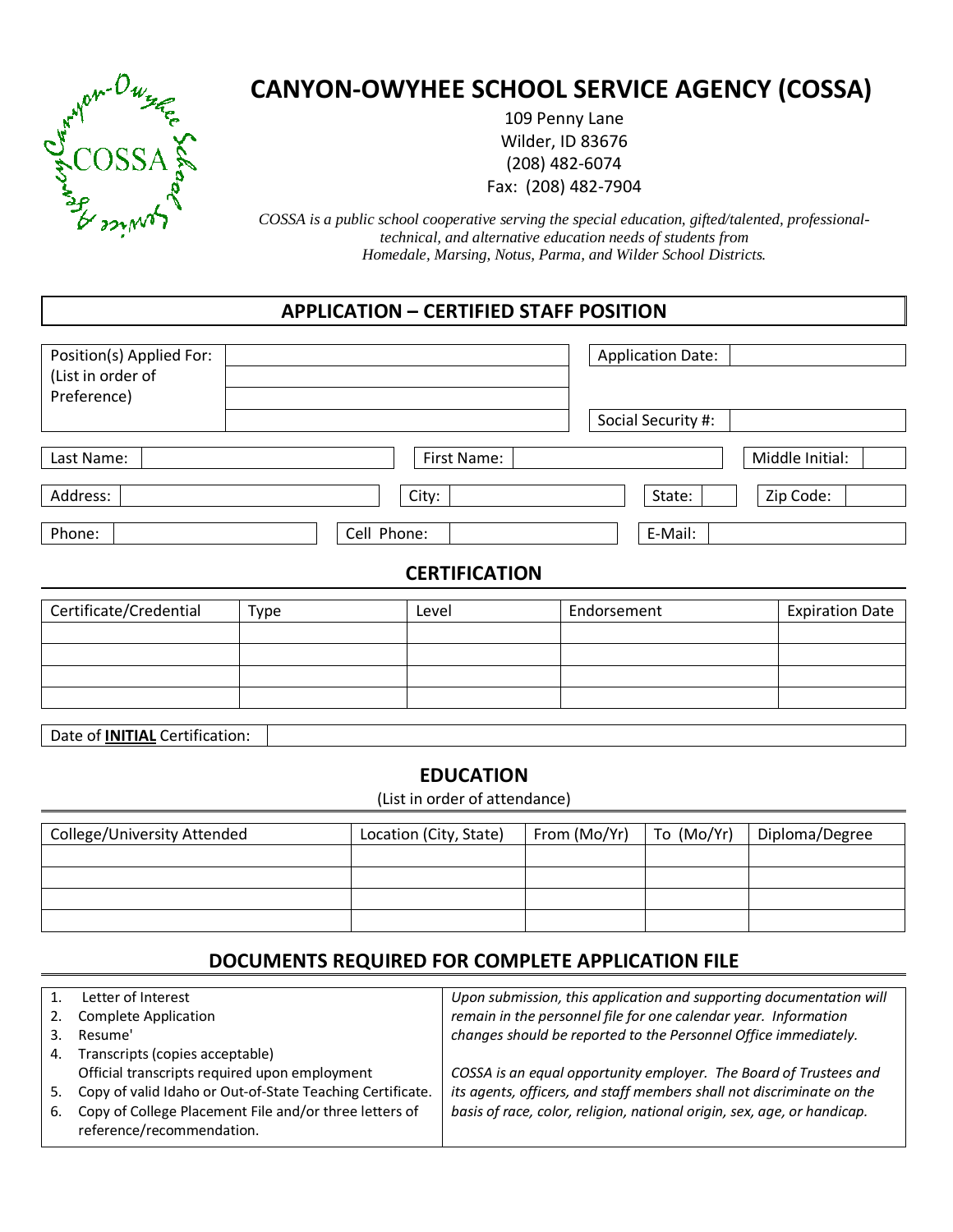# TEACHING EXPERIENCE

(Begin with most recent)

| FROM  <br>Mo/Yr | TO<br>Mo/Yr | Grade/<br>Subject | <b>District</b> | School | City, State | Principal/<br>Supervisor | Current<br>Phone | Reason for<br>Leaving |
|-----------------|-------------|-------------------|-----------------|--------|-------------|--------------------------|------------------|-----------------------|
|                 |             |                   |                 |        |             |                          |                  |                       |
|                 |             |                   |                 |        |             |                          |                  |                       |
|                 |             |                   |                 |        |             |                          |                  |                       |
|                 |             |                   |                 |        |             |                          |                  |                       |
|                 |             |                   |                 |        |             |                          |                  |                       |

#### OTHER WORK EXPERIENCE

| <b>FROM</b><br>Mo/Yr | TO<br>Mo/Yr | POSITION | <b>YRS</b><br><b>EXP</b> | <b>COMPANY</b> | ADDRESS | Supervisor | Current<br>Phone | Reason for<br>Leaving |
|----------------------|-------------|----------|--------------------------|----------------|---------|------------|------------------|-----------------------|
|                      |             |          |                          |                |         |            |                  |                       |
|                      |             |          |                          |                |         |            |                  |                       |
|                      |             |          |                          |                |         |            |                  |                       |
|                      |             |          |                          |                |         |            |                  |                       |
|                      |             |          |                          |                |         |            |                  |                       |

#### OTHER WORK EXPERIENCE

(Give 3 references who have first-hand knowledge of your ability to perform the type of work for which you are applying, your character, personality, and scholarship. Include supervising teachers, principals and superintendents, etc.)

| Name | Position | Address | Telephone |
|------|----------|---------|-----------|
|      |          |         |           |
|      |          |         |           |
|      |          |         |           |

### LEGAL INFORMATION

| Are you related to any trustee of a COSSA member district Board of Trustees? |                                                                                                                                      | Yes | No             |
|------------------------------------------------------------------------------|--------------------------------------------------------------------------------------------------------------------------------------|-----|----------------|
| If yes, indicate the name, relationship                                      |                                                                                                                                      |     |                |
| and district of the trustee.                                                 |                                                                                                                                      |     |                |
|                                                                              |                                                                                                                                      |     |                |
|                                                                              | Have you ever been terminated, dismissed or resigned from a position for immoral or unprofessional                                   | Yes | No             |
|                                                                              | conduct, inability to perform job responsibilities, or violation of Federal, State, District policies including                      |     |                |
| sexual misconduct or harassment of a person under the age of 18 years old?   |                                                                                                                                      |     |                |
| If yes, indicate the name of the district, date                              |                                                                                                                                      |     |                |
| and reasons for the termination/resignation.                                 |                                                                                                                                      |     |                |
|                                                                              | Have you ever been convicted of a felony or misdemeanor (including withheld or suspended judgment)?                                  | Yes | No             |
| If yes, indicate the date, place,                                            |                                                                                                                                      |     |                |
| and disposition of the conviction.                                           |                                                                                                                                      |     |                |
|                                                                              |                                                                                                                                      |     |                |
|                                                                              | Have you ever failed or refused to fulfill a contract entered into by you with any school district?                                  | Yes | No.            |
| If yes, indicate the date, district and reasons.                             |                                                                                                                                      |     |                |
|                                                                              |                                                                                                                                      |     |                |
| Are you claiming a veteran preference?                                       |                                                                                                                                      | Yes | No             |
| Have you previously claimed a veteran preference?                            |                                                                                                                                      | Yes | N <sub>0</sub> |
|                                                                              | Applicants claiming a preference based on IC 65-503, must submit official documentation of your veteran status with the application. |     |                |
|                                                                              |                                                                                                                                      |     |                |
| Are you currently under contract with another district?                      |                                                                                                                                      | Yes | No.            |
| If yes, indicate the expiration date of current contract:                    |                                                                                                                                      |     |                |